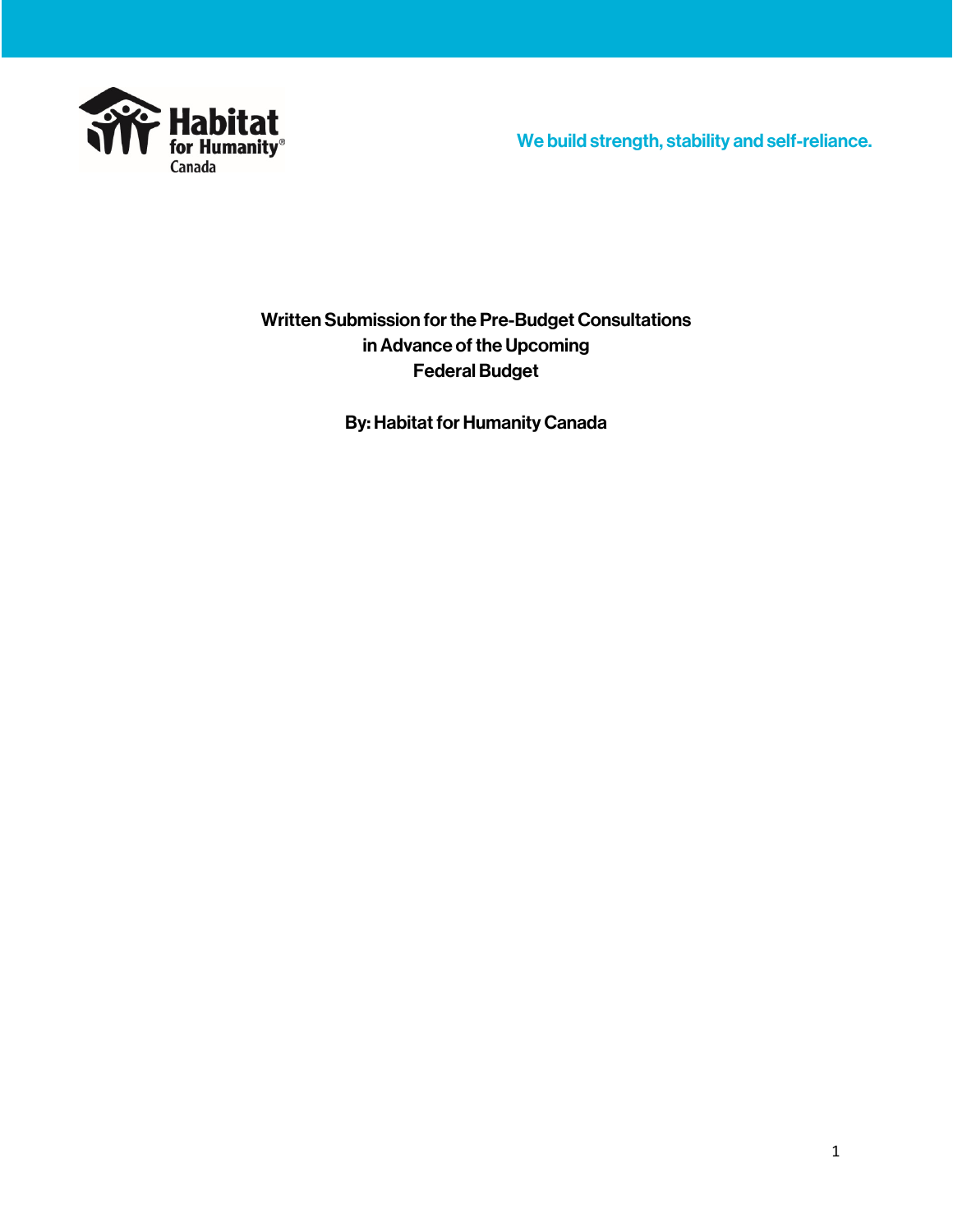

- Recommendation 1: That the government maintain, enhance and accelerate the financial and program commitments that have been made to advance the National Housing Strategy. This should include modifying Co-Investment Fund and Federal Lands Initiative terms and conditions to make them more suitable for the Habitat for Humanity affordable homeownership program and waiving HST for affordable home sales.
- Recommendation 2: That the government increase affordable housing providers' access to affordable land, including through the following:
	- $\circ$  accelerate and expand the Federal Lands Initiative and consider extending it to allow for the transfer of surplus lands held by other orders of government, in particular in areas where no federal lands exist (as also recommended by the Canadian Housing Renewal Association or CHRA); and
	- $\circ$  introduce a new property acquisitions program to provide grants and loans to enable community providers to purchase and refurbish available properties for affordable purchase and rental (as also recommended by the CHRA).
- Recommendation 3: That the government introduce incentives and provide funding to encourage other orders of government to facilitate the creation of more affordable housing from emergency housing to affordable homeownership - including through the following:
	- o prioritizing land for affordable housing and housing innovation;
	- $\circ$  revising building and zoning regulations and approvals processes to encourage and accelerate affordable housing; and
	- $\circ$  providing differentiated property taxes and development fees to allow homes to stay affordable in perpetuity.
- Recommendation 4: That the government continue to take action to sustain Canada's charitable sector, which provides critical services to Canadians, generates 8.5% of GDP, and employs 2.4 million people. This should include establishing a "home" for charities and nonprofits within the machinery of government (as also recommended by Imagine Canada) and providing matching donations or other incentives that will encourage charitable giving to support critical offerings (as also recommended by the Canada Cares Coalition).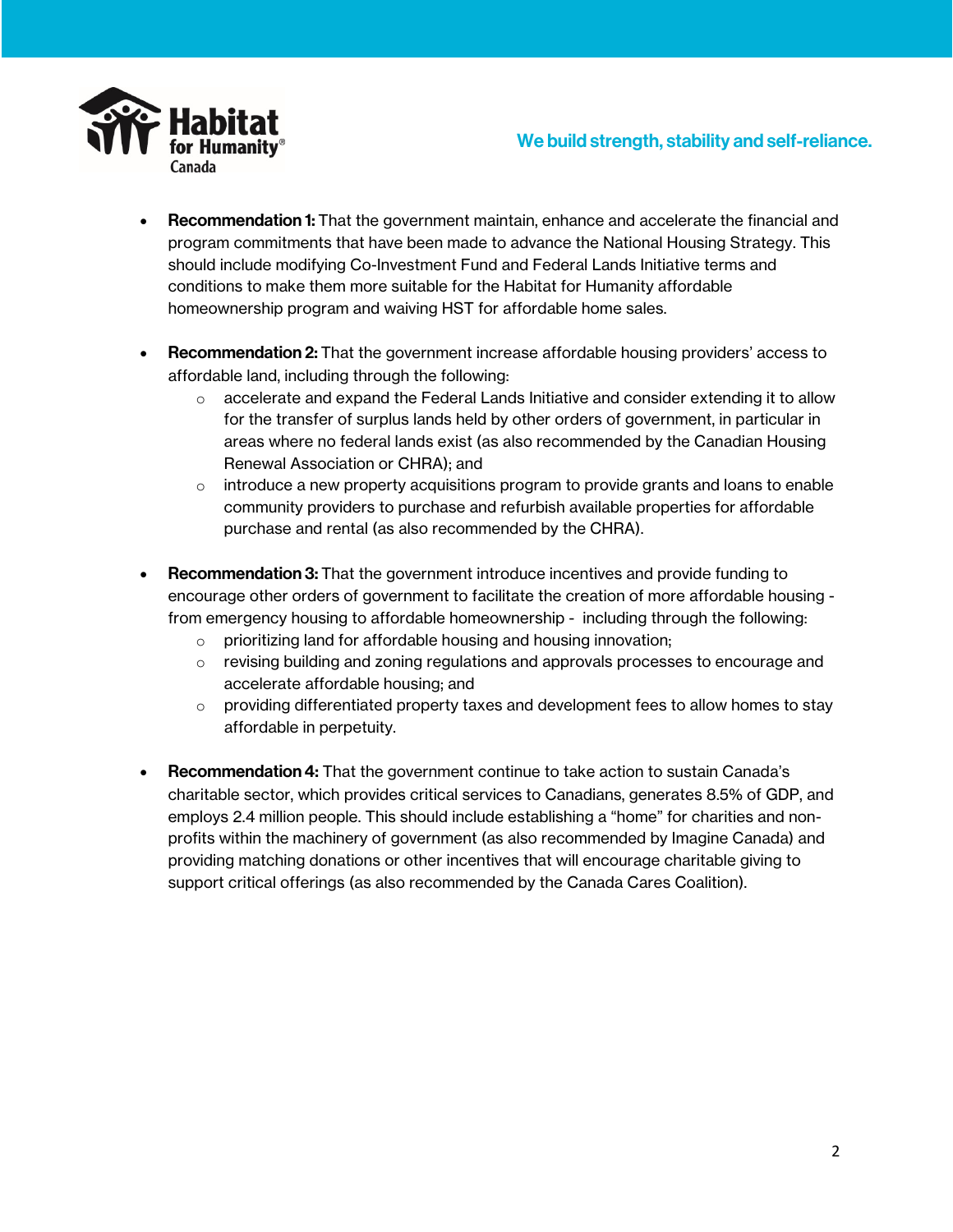

## A substantive commitment to the National Housing Strategy

On behalf of the 53 local Habitat for Humanity organizations providing affordable housing opportunities across Canada to families living with low income, Habitat for Humanity Canada encourages the federal government to use the 2021 budget and its related policies to increase affordable housing supply across Canada and bolster the programs of the 2017 National Housing Strategy.

As Canada's only national affordable homeownership provider, we embrace the National Housing Strategy's goal of every person in Canada having a home that is affordable and meets their needs by 2030.

We partner with volunteers, donors, Habitat homeowners and all orders of government to help lowincome families – including Indigenous families on and off Traditional Territories – build strength, stability and independence through affordable homeownership. The homes we build are bought by the families we serve, who pay an affordable mortgage to own their own homes. An affordable mortgage or small loan means they have a chance to create savings and invest in their education. A decent roof over their heads establishes home as a place that protects — instead of endangering — their health.

The Government of Canada has made significant investments in affordable housing under the National Housing Strategy. With the pressure on affordable housing providers to do even more, continuing these investments and using the government's other available levers is critical – now more than ever – to building the safe and affordable housing people need, especially in cities.

## Homeownership: more essential than ever for health and security

Habitat homeowners represent some of the most vulnerable populations impacted by COVID-19. The need for affordable homeownership has only become more pronounced during this pandemic, as homes have become essential for shelter, health, security and stability and work. Imagine trying to work and educate your children in an unsafe and insecure place. It is no surprise that we are seeing increased demand for Habitat homes.

To fully contribute to our economic and social success, people need stable and safe homes which provide access to transportation and services, education and training, jobs and improved health outcomes.

As we think about meeting Canadians' housing needs, we can't focus only on the people we see – the homeless people living on streets and in parks. Providing shelter to the homeless is critical, but equally critical is providing an off-ramp for the hidden homeless and those living in temporary or inadequate housing to stable, affordable, long-term options, especially for families.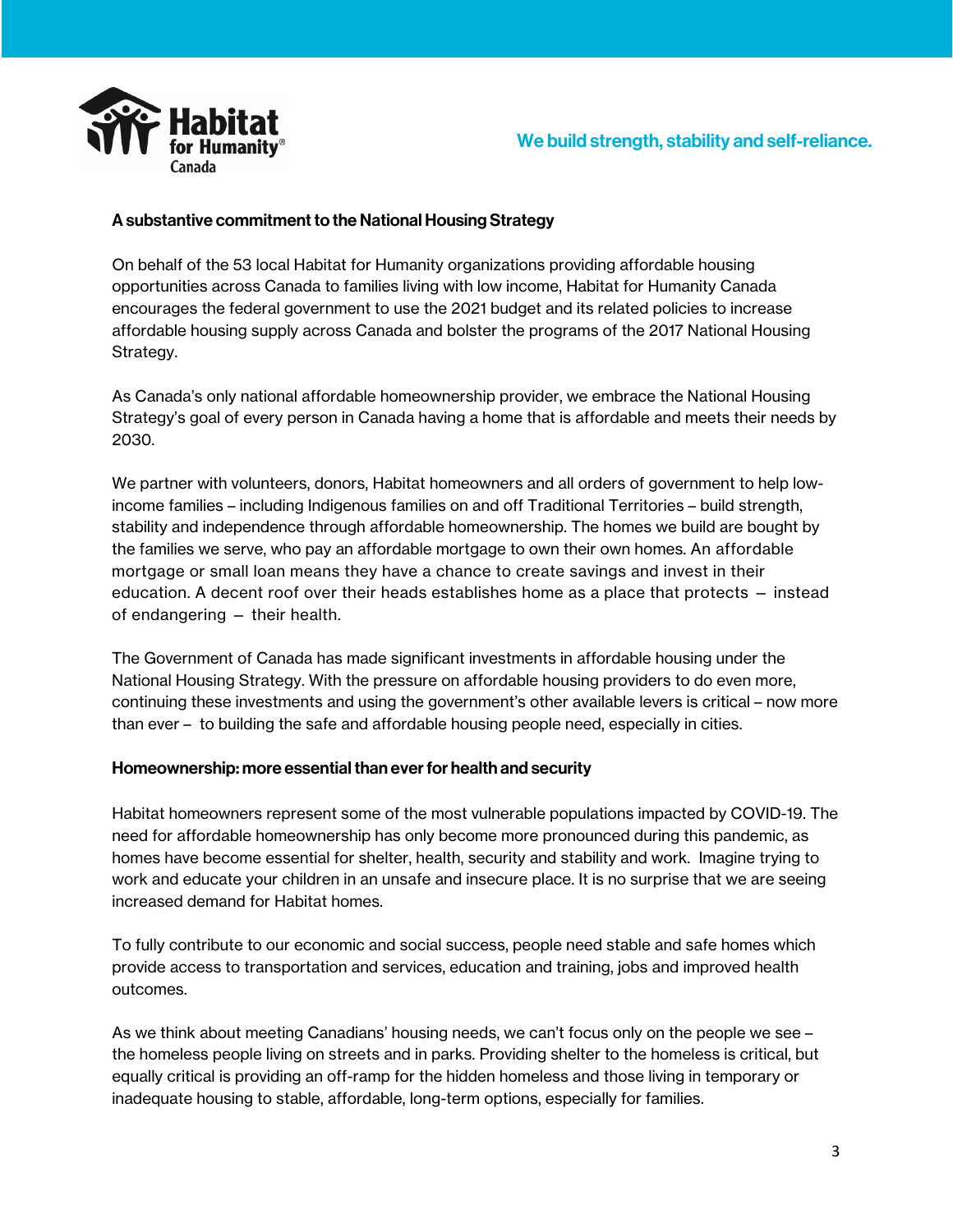



## Investing in housing infrastructure means long-term economic returns

Our housing spectrum is interconnected and interdependent. We must invest in all of its parts. Housing is infrastructure, and investing in housing and housing innovation is investing in bricks and mortar but also in the safe and resilient families and communities we need. Investing in infrastructure boosts jobs and our economy; this was demonstrated by the federal government's January 2009 post-recession stimulus investments and, according to the Federation of Canadian Municipalities (FCM), every \$1 billion invested in housing generates \$1.5 billion in economic growth.

## Building on a strong partnership that builds communities and social benefits

Habitat for Humanity Canada is currently partnering with the Government of Canada though CMHC's National Housing Co-Investment Fund to deliver over 400 new affordable homes to families in need of decent and affordable housing across Canada. We are working with families to help them acquire the access, skills and financial education necessary for them to be successful homeowners. And we stand ready to do much more.

By leveraging community partners like Habitat for Humanity to implement other facets of the National Housing Strategy, the Government of Canada will alleviate some of the severe financial pressure confronting cities and communities and help their low-income families create the homes they need to build their own futures and to rebuild and sustain local economies. In addition to triggering these enduring economic benefits, investing in affordable homeownership creates substantial social impact: according to a Boston Consulting Group study, for every dollar Habitat for Humanity receives, \$4 in social benefits are returned to the community.

Never before have Canadians been so acutely aware of how important it is to have a safe and affordable place to call home. Housing instability — including frequent moves, overcrowding, unhealthy conditions and the threat of eviction or foreclosure — has always created stress, depression and hopelessness for far too many families, and this has been amplified in this pandemic.

A decent and affordable place to live helps families by freeing them from such physical and mental hardships and placing them on a path of new opportunity and increased confidence and self-reliance.

Investing in affordable housing is investing in Canada's future, helping families seize the opportunity and possibility that decent, affordable housing represents for themselves and their communities. Through shelter, we empower.